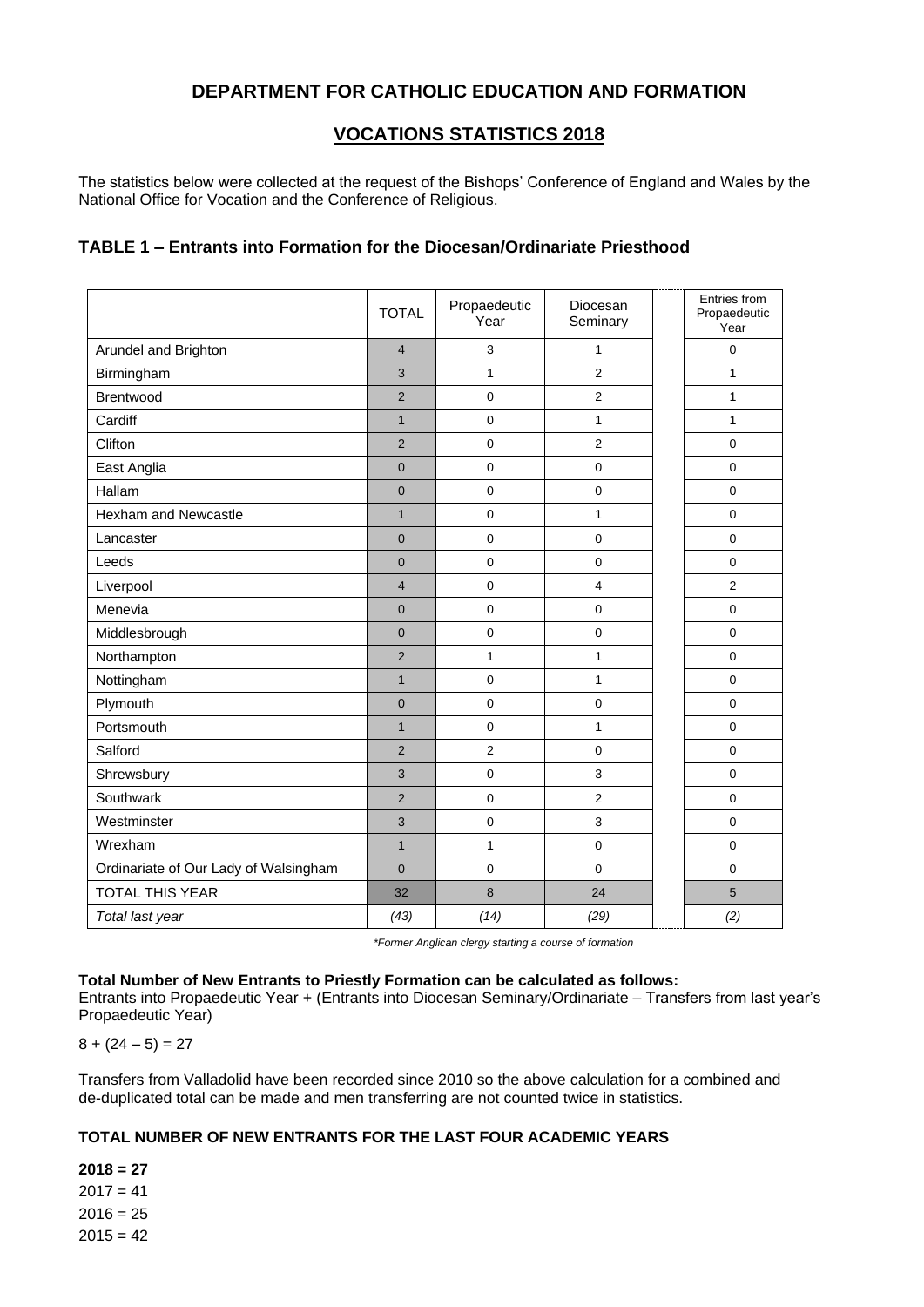

## **Entrants into Formation for the Diocesan/Ordinariate Priesthood in England & Wales 1986-2018**

Combined and de-duplicated total (data currently only available from 2010)

# **TABLE 2 – Formation Data for Religious Congregations and Societies of Apostolic Life\***

|                           | Members of Religious Congregations<br>and Societies of Apostolic Life |       | Enclosed<br><b>Nuns</b> | Associations of the Faithful<br>Intending to become Religious | Sisters of the<br><b>Blessed Virgin Mary</b> | <b>TOTAL</b> |
|---------------------------|-----------------------------------------------------------------------|-------|-------------------------|---------------------------------------------------------------|----------------------------------------------|--------------|
|                           | Men                                                                   | Women |                         | Congregations (Women)                                         | (Ordinariate)                                |              |
| <b>Entering Formation</b> | 16 (20)                                                               | 13(6) | 8(9)                    | 0(0)                                                          | 0(0)                                         | 37(35)       |
| <b>First Profession</b>   | 12(7)                                                                 | 0(2)  | 7(7)                    | 0(2)                                                          | 0(0)                                         | 19(18)       |
| <b>Final Profession</b>   | 5(10)                                                                 | 0(3)  | 2(1)                    | 0(0)                                                          | l (0)                                        | 8(14)        |

Total number of men that entered religious life: 16 (20)

Total number of women that entered religious life: 21 (15)

Total number of entrants to religious life: **37** (35)

*Numbers in brackets are figures from 2017*

#### **\*See appendix for historical data**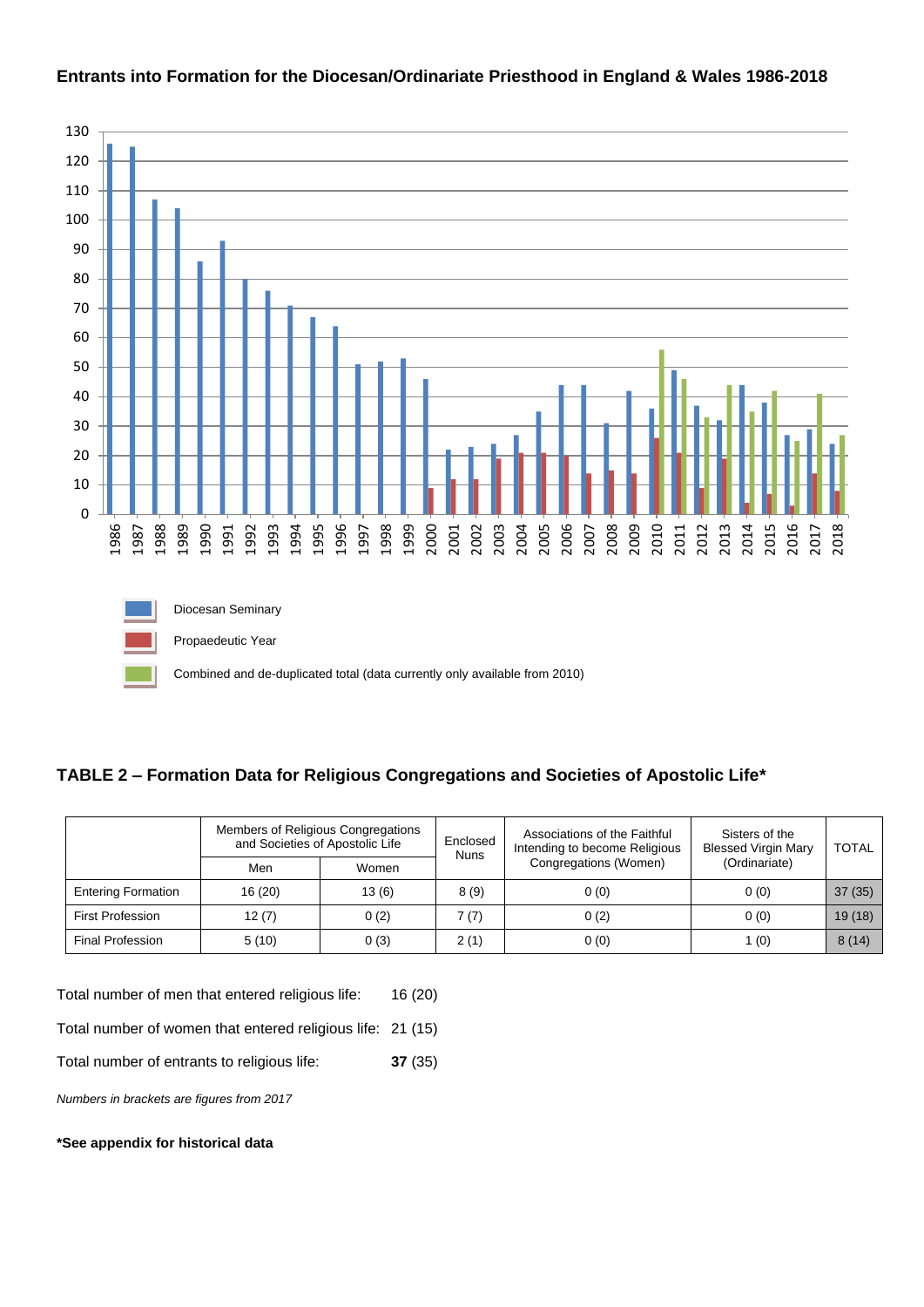## **TABLE 3 – Analysis by Age at Entry**

| Age<br>Range | Diocesan Priesthood |                   | Members of Religious Congregations<br>and Societies of Apostolic Life | Enclosed       |             |
|--------------|---------------------|-------------------|-----------------------------------------------------------------------|----------------|-------------|
|              | Propaedeutic Year   | Diocesan Seminary | Men                                                                   | Women          | <b>Nuns</b> |
| $17 - 18$    | 0                   | 0                 | 0                                                                     | 0              | $\Omega$    |
| $19 - 22$    |                     | 4                 | 3                                                                     | 4              | O           |
| $23 - 25$    | $\Omega$            | 4                 | 6                                                                     | 3              | $\Omega$    |
| 26-30        | 2                   | 4                 | 3                                                                     |                |             |
| $31 - 35$    |                     | 3                 | 3                                                                     | $\overline{2}$ |             |
| 36-40        |                     | 2                 | 0                                                                     | $\Omega$       | $\Omega$    |
| 41-50        | 2                   | $\mathfrak{p}$    |                                                                       | 3              |             |
| $51+$        |                     | 5                 | 0                                                                     | 0              | 5           |
| <b>TOTAL</b> | 8                   | 24                | 16                                                                    | 13             | 8           |

- Average age for entry to propaedeutic year: 36
- Average age for entry to diocesan seminary: 36

# **TABLE 4 – Number of those in Priestly Formation for the Diocesan/Ordinariate Priesthood**

|                                                                                  | <b>Current</b> | (2017) |
|----------------------------------------------------------------------------------|----------------|--------|
| Number of students in propaedeutic year                                          | 8              | (14)   |
| Number of students in seminary formation (including those on pastoral placement) | 137            | (143)  |
| Students not in seminary but still in a programme of formation                   | 6              | (6)    |
| Total number of those in formation for diocesan/ordinariate priesthood           | 151            | (163)  |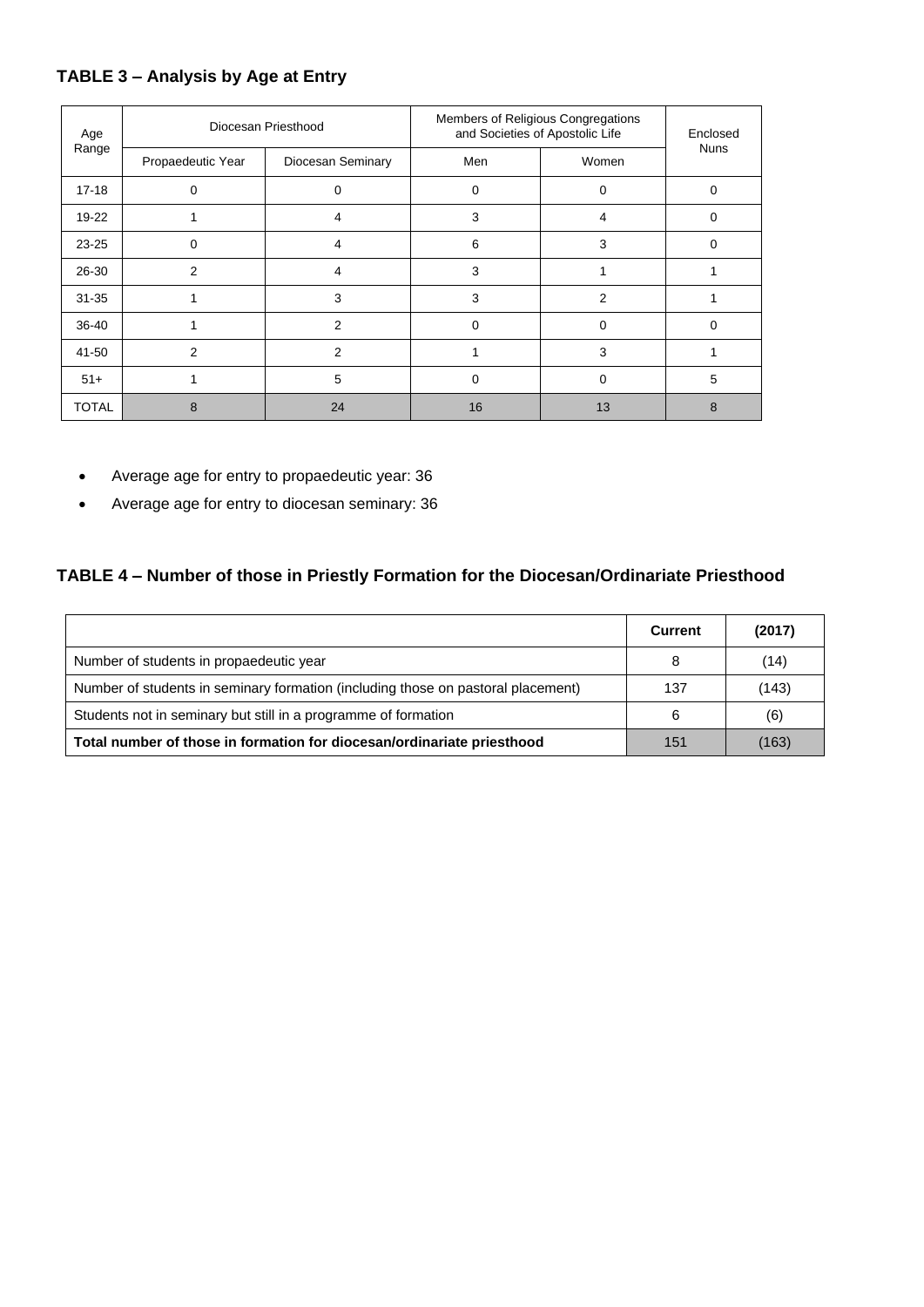#### **Number of Ordinations to the Diocesan/Ordinariate Priesthood in England & Wales 2018**

Total ordinations to diocesan priesthood: **35** (25 in 2017)

#### *Projected* 2018 2019 2020 2021 Arundel & Brighton 2 0 1 1 2 Birmingham 2 2 3 4 0 Brentwood 1 1 1 2 1 Cardiff 3 1 0 1 Clifton | 0 | 1 | 2 East Anglia (a)  $\begin{array}{|c|c|c|c|c|c|c|c|} \hline \end{array}$  (b)  $\begin{array}{|c|c|c|c|c|c|c|c|} \hline 0 & 6 & 2 & 0 \\ \hline \end{array}$ Hallam | 1 | 0 | 1 | 0 Hexham & Newcastle 0 0 1 1 Lancaster | 0 | 1 | 0 | 1 Leeds | 0 1 2 | 2 Liverpool | 3 | 1 | 1 | 0 Menevia 1 0 1 1 Middlesbrough **1** 1 2 0 0 Northampton 1 0 2 1 1 1 Nottingham 1 1 3 1 0 Plymouth | 1 | 1 2 Portsmouth 1 0 1 1 1 2 Salford 1 2 0 0 Shrewsbury 1 0 3 3 3 Southwark  $\begin{array}{|c|c|c|c|c|c|c|c|c|} \hline \rule{0.2cm}{0.2cm} & \multicolumn{3}{c|}{2} & \multicolumn{3}{c|}{3} & \multicolumn{3}{c|}{3} & \multicolumn{3}{c|}{3} \\\hline \end{array}$ Westminster  $\begin{array}{|c|c|c|c|c|c|c|c|c|} \hline \rule{0.2cm}{0.2cm} 8 & \quad & 2 & \quad & 3 & \quad & 3 \ \hline \end{array}$ Wrexham 0 0 0 0 Ordinariate of Our Lady of Walsingham 8 3 0 1 TOTAL 35 36 28 26

| TABLE 5 – Ordinations and Projected Future Ordinations to the Diocesan/Ordinariate Priesthood |  |  |
|-----------------------------------------------------------------------------------------------|--|--|
|                                                                                               |  |  |

**Ordinations and Projected Future Ordinations to the Diocesan/Ordinariate Priesthood in England & Wales 1986-2021**